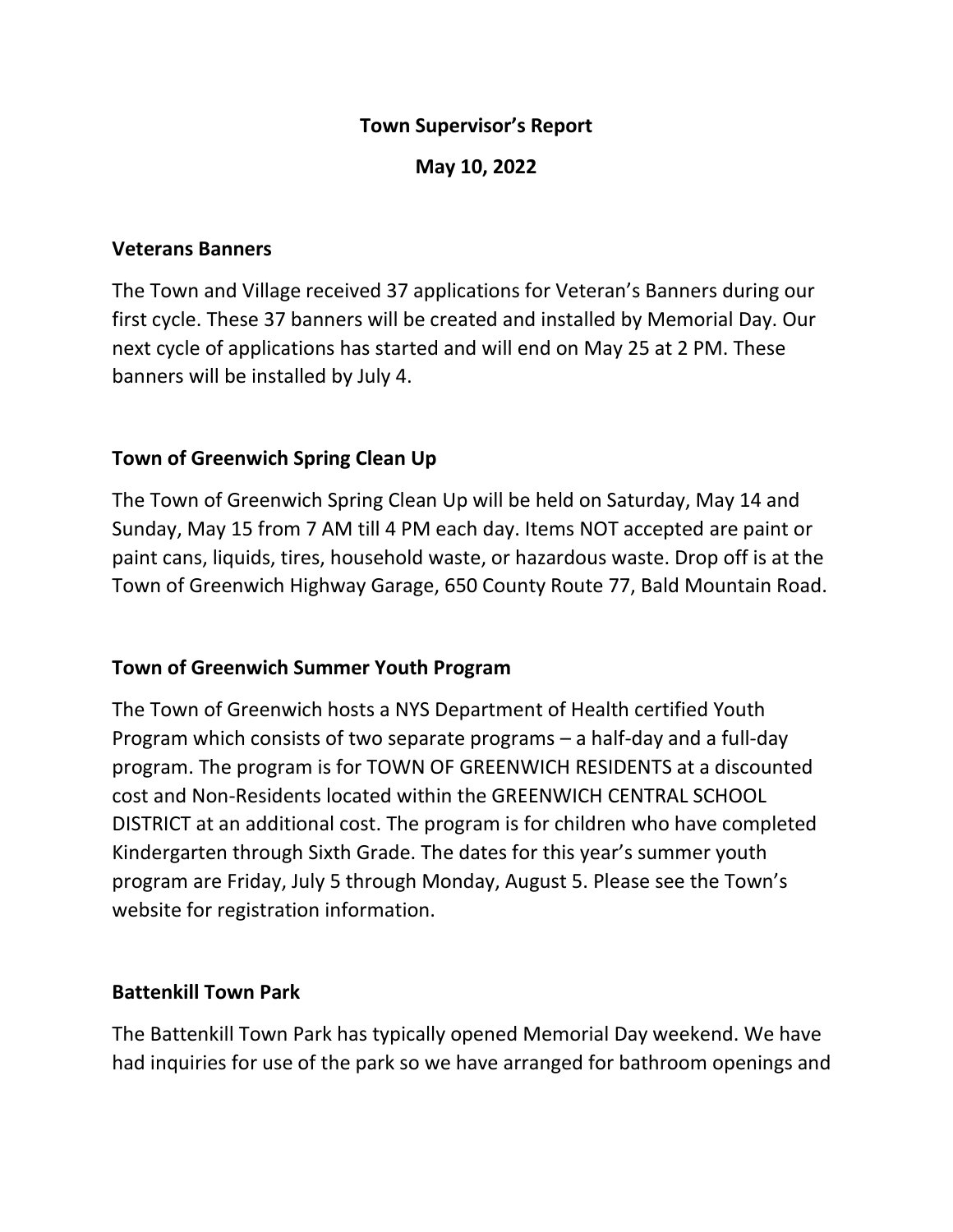cleaning services to be completed in time to open the park the weekend of May 21.

### **Engineering Study of Town Hall**

At the Town Board's direction, I contacted the two lowest of the four firms who gave us quotes for an engineering study of Town Hall. In addition to heating, electrical, and ADA compliance, the Town Board asked for additional quotes for the examination of our septic system as well as several second floor windows. The two quotes are B & L, \$9800 and LaBella, \$10,000. We will discuss how to move forward later in this meeting.

## **Village/Town Comprehensive Plan**

The Town has identified the need to update the Town of Greenwich 2004 Comprehensive Plan. The Town and the Village went through a rather comprehensive study of a portion of the Village and Town with the BOA study. One result of this study was the realization of how important Town/Village cooperation is for furthering the goals of each. I would like to propose we discuss combining the results of the BOA study with the development of a joint Town/Village Comprehensive Plan. This not only makes sense since the Town and Village are so intricately entwined as far as our residential and economic future is concerned but grant funding opportunities are enhanced when there is demonstrated municipality cooperation.

### **Assessment Inquiries and Review Board**

The Town of Greenwich reassesses properties each year at 100% of value. The assessments you received recently are based on house sales data from July 1, 2019 to July 1, 2021. The average increase for homes under 5 acres was 14%. Houses with larger tracks of land and lakefront houses had higher increases in assessed value.